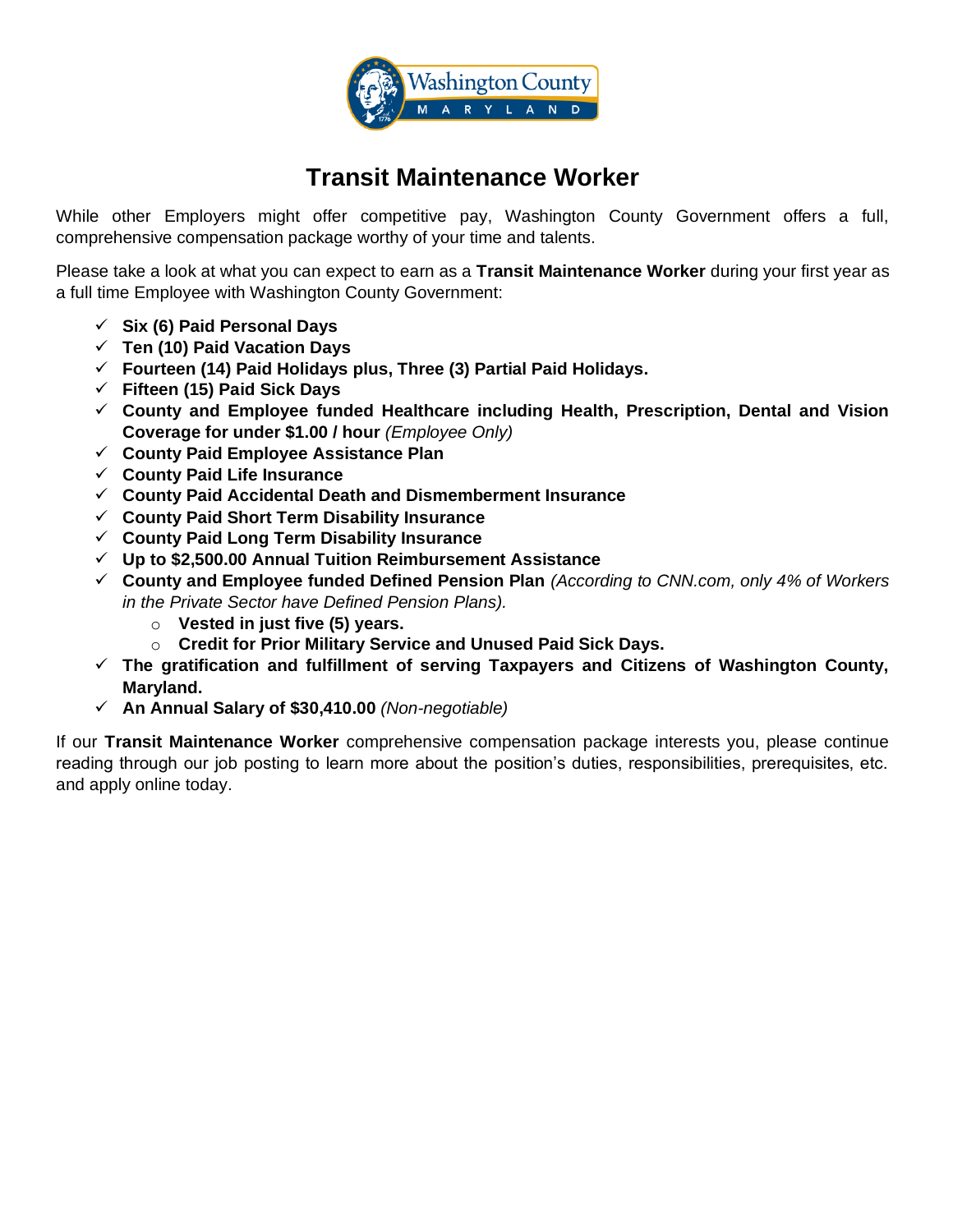**JOB TITLE:** TRANSIT MAINTENANCE WORKER **GRADE:** 6

**DEPARTMENT:** DPW - TRANSIT **FLSA STATUS:** NON-EXEMPT

**REPORTS TO:** TRANSIT FLEET & FACILITY MGR

#### **GENERAL DEFINITION OF WORK:**

Performs responsible semiskilled work making minor service and mechanical repairs to facilities and equipment, and general cleaning and maintenance of vehicles, buildings and grounds. Direction is provided by the Transit Fleet & Facility Manager and occasionally the general direction of other management personnel.

### **ESSENTIAL FUNCTIONS/TYPICAL TASKS:**

(These are intended only as illustrations of the various types of work performed. The omission of specific duties does not exclude them from the position if the work is similar, related, or a logical assignment to the position.)

- 1. Provides janitorial and general cleaning of office, shop and transfer center areas including but not limited to wet mops and waxes floors, vacuums and cleans carpet, empties trash and recyclables, etc.
- 2. Performs general grounds keeping duties.
- 3. Performs the duties of Transit Line Service Attendants as required.
- 4. Assists with road calls for vehicle breakdowns.
- 5. Performs routine maintenance of grounds, equipment and buildings as needed.
- 6. Operates a County vehicle as needed.
- 7. Performs seasonal labor duties as required such as shoveling and plowing snow, spreading de-icing/anti-skid chemicals, mowing/trimming of grass areas, and general landscape duties to maintain grounds
- 8. Keeps simple records of fuel consumption, parts, supplies and inventory.
- 9. Patrols transfer center for unauthorized vehicles or persons and contact law enforcement authorities if needed.
- 10. Performs departmental related tasks and other duties as assigned.

# **KNOWLEDGE, SKILLS AND ABILITIES:**

General knowledge of the common practices, tools and terminology of the mechanical or building trade to which assigned; general knowledge of the use and characteristics of common building materials; general knowledge of the hazards and safety precautions associated with the work; skill in the use of tools and equipment; ability to work from sketches, drawings, plans or specifications; ability to follow oral and written instructions; ability to estimate needed materials and time required for various jobs; ability to establish and maintain effective working relationships with associates; ability to perform duties under inclement and or extreme weather conditions.

#### **EDUCATION AND EXPERIENCE**:

Any combination of education and experience equivalent to graduation from high school and building maintenance and repair experience.

#### **PHYSICAL REQUIREMENTS:**

This is medium work requiring the exertion of 50 pounds of force occasionally, up to 20 pounds of force frequently, and up to 10 pounds of force constantly to move objects, and some heavy work requiring the exertion of 100 pounds of force occasionally, up to 50 pounds of force frequently, and up to 20 pounds of force constantly to move objects; work requires climbing, balancing, stooping, kneeling, crouching, reaching, standing, walking, pushing, pulling, lifting, fingering, grasping, and repetitive motions; vocal communication is required for conveying detailed or important instructions to others accurately, loudly, or quickly; hearing is required to perceive information at normal spoken word levels; visual acuity is required for depth perception, color perception, visual inspection involving small defects and/or small parts, use of measuring devices, assembly or fabrication of parts at or within arm's length, operation of machines, operation of motor vehicles or equipment, determining the accuracy and thoroughness of work, and observing general surroundings and activities; the worker is subject to inside and outside environmental conditions, extreme cold, extreme heat, atmospheric conditions, and oils. The worker may be exposed to bloodborne pathogens and may be required to wear specialized personal protective equipment.

# **SPECIAL REQUIREMENTS:**

- A valid Class "B" Commercial Driver's License for air brake equipped vehicles and passenger endorsements.
	- Applicants who do not have a valid Class "B" Commercial Driver's License at the time of hire:
		- $\circ$  Must obtain Class "B" learners permit within 60 calendar days from date of hire.
		- $\circ$  Must obtain and maintain a valid Class "B" Commercial License within the first 6 months from date of hire.